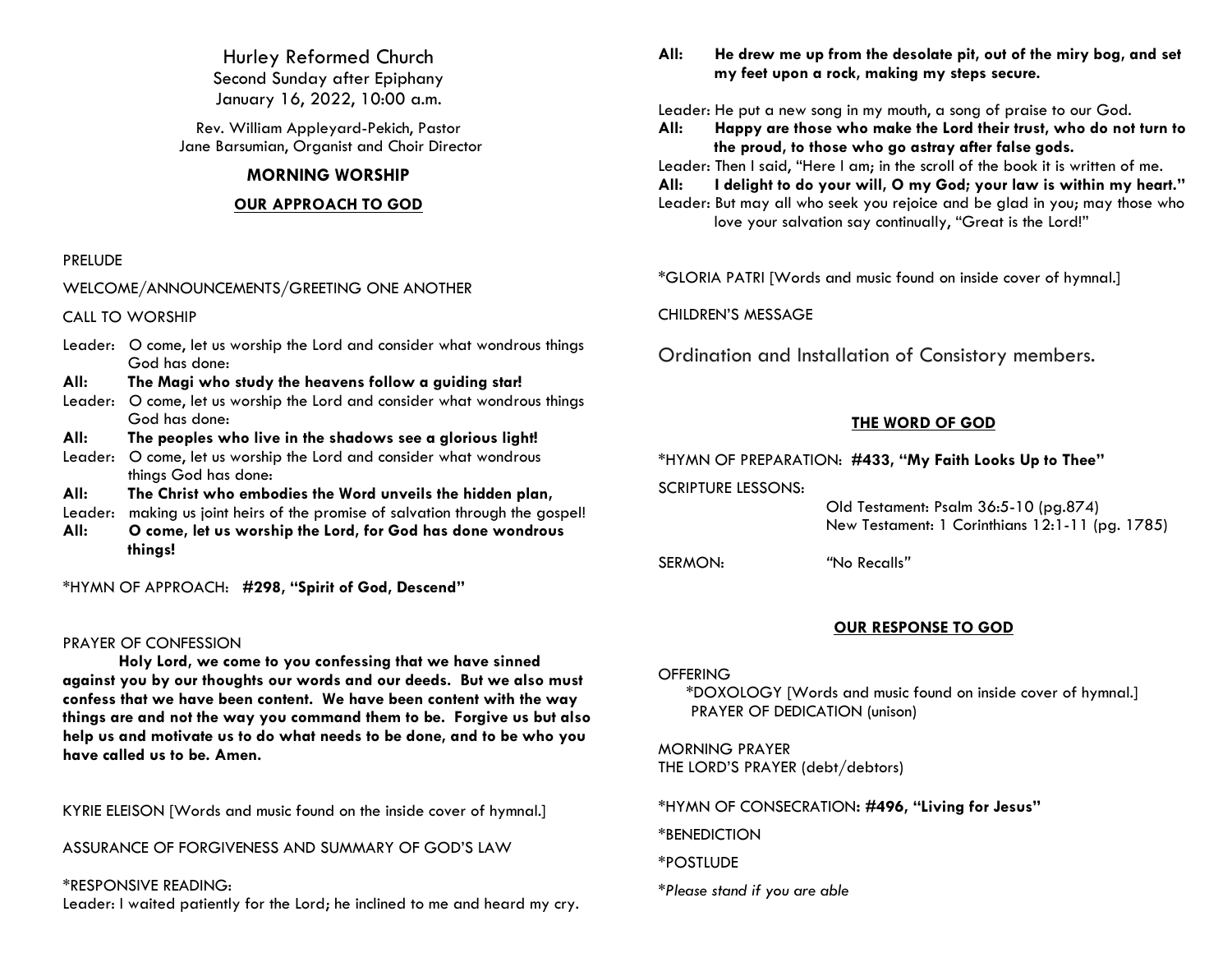# **Welcome to Hurley Reformed Church!**

With joy we welcome your presence among us today. Let the words of the psalmist set the tone of our worship: "Sing praises to the LORD, O you faithful ones, and give thanks to his holy name--joy comes with the morning" (Psalm 30:4-5 NSRV)

**In Person and Zoom Worship** happens at 10am!

**Ushers assisting in the service** are Chris Decker and Bob Kindt.

**Please join us** in Schadewald Hall after worship for refreshments! Coffee hour is provided by Consistory in honor of our new Consistory members and in gratitude to those going off for their dedication and service.

**Mission of the month-** Angel Food East

**Reach out to those who need your support in their day to day needs:**  Judy Bell (Terry Gaffken's mom) needs prayers; Shirley Ruth is in Golden Hill; Bev Roosa is at the Terraces at Brookmeade; Fred Horvers is at TenBroeck; Lori Pinkham is in Wingate at Ulster; Anthony DiPietro (son of MaryAnn DiPietro); Marie Dressel.

**Audio recordings** of the weekly sermon are available on our website, HurleyReformedChurch.org.

# **Hurley Reformed Church**

11 Main Street, PO Box 328, Hurley NY 12443

845-331-4121 www.HurleyReformedChurch.org

**Staff**

Rev. William Appleyard-Pekich Tara Lockart- Church Secretary pastor@HurleyReformedChurch.org admin@HurleyReformedChurch.org

Organist/Choir Director – Treasurer – Arlene Cotich Jane Barsumian, M.Ed.

# **Consistory 2022**

Dennis Croswell, *Property & Maintenance* Allan Dumas Christopher Decker, *Information Technology* Lee Gable Glenn Decker, *Finance* Jeanne Quenzer Lisa Longto, *Clerk* David Kent, *Youth Ministry* Linda Moon, *Missions* Dino Sumerano, *Worship* Bill Baldinger Robert Kindt

**Elders Deacons**

Hours: T,W,TH,F, 9-2

Rev. Charles E. Stickley, *Pastor Emeritus*

**Stickley Gardens Columbarium . . .** A sacred place of beauty and contemplation. (*Located on the south lawn of the church.)* 

The lone candle on the chancel is our Peace Candle. It represents this church's support for the men and women in military service, and our prayer that one day we will live in a world where their sacrifice is no longer needed.



Hurley Reformed Church Hurley, New York

The Rev. William Appleyard-Pekich Minister of Word and Sacrament

## *Welcome*

*May the doors of this church be wide enough to receive all who need human love and fellowship, and a Father's care; and narrow enough to shut out all envy and hate.*

*Enter to Worship Depart to Serve*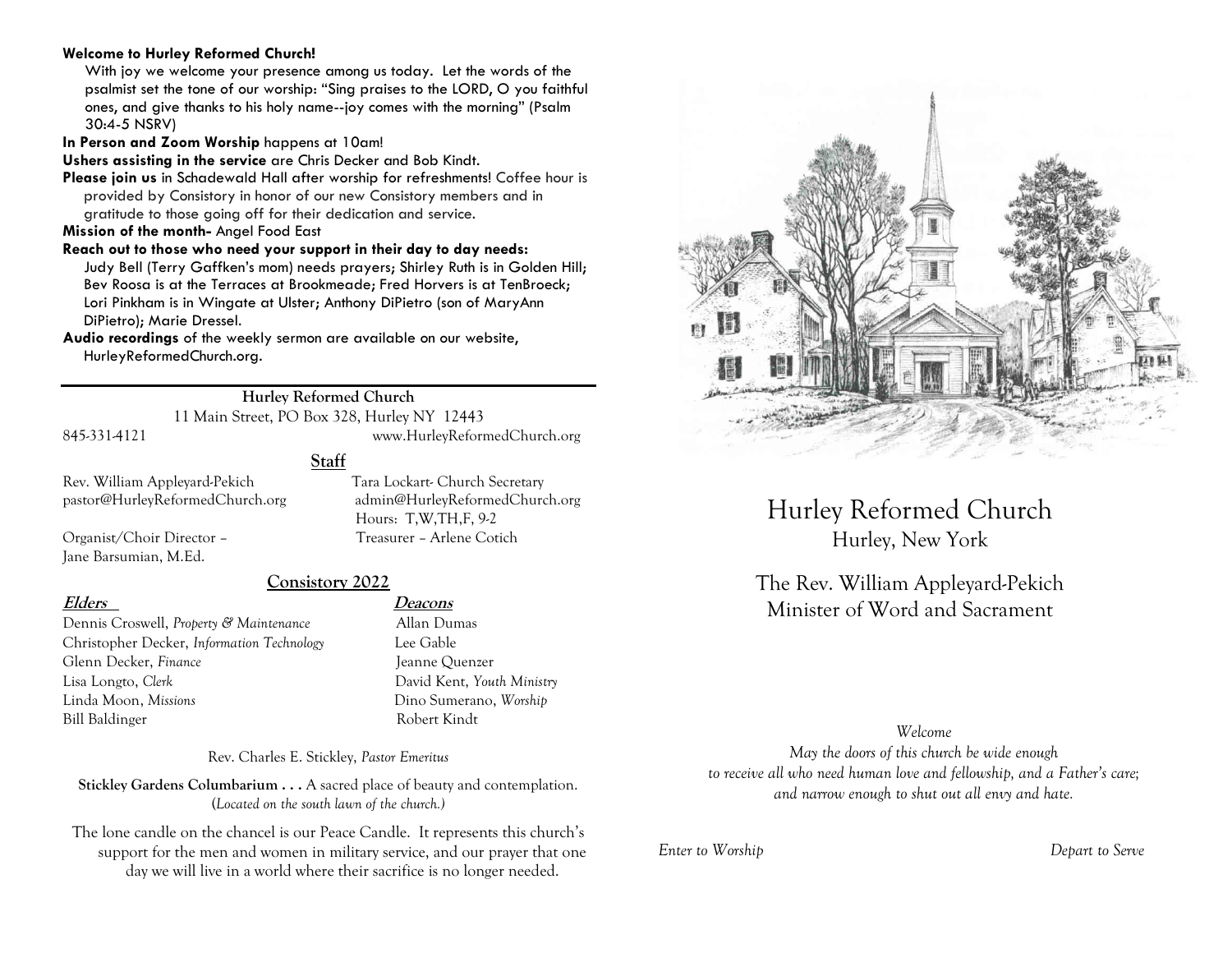# **#298 Spirit of God, Descend**

- 1. Spirit of God, descend upon my heart; Wean it from earth; through all its pulses move. Stoop to my weakness, mighty as Thou art, And make me love Thee as I ought to love.
- 2. Hast Thou not bid me love Thee, God and King? All, all Thine own, soul, heart and strength and mind. I see Thy cross; there teach my heart to cling: Oh, let me seek Thee, and, oh, let me find!
- 3. Teach me to feel that Thou art always nigh; Teach me the struggles of the soul to bear, To check the rising doubt, the rebel sigh; Teach me the patience of unanswered prayer.
- 4. Teach me to love Thee as Thine angels love, One holy passion filling all my frame; The baptism of the heav'n-descended Dove, My heart an altar, and Thy love the flame.

# **#433 My Faith Looks Up to Thee**

My faith looks up to thee Thou Lamb of Calvary Savior divine! Now hear me while I pray Take all my guilt away O let me from this day Be wholly thine!

May thy rich grace impart Strength to my fainting heart My zeal inspire! As thou hast died for me O may my love to thee Pure, warm, and changeless be A living fire!

While life's dark maze I tread And griefs around me spread Be thou my guide Bid darkness turn to day Wipe sorrow's tears away Nor let me ever stray From thee aside

When ends life's transient dream When death's cold, sullen stream Shall o'er me roll Blest Savior, then in love Fear and distrust remove O bear me safe above A ransomed soul!